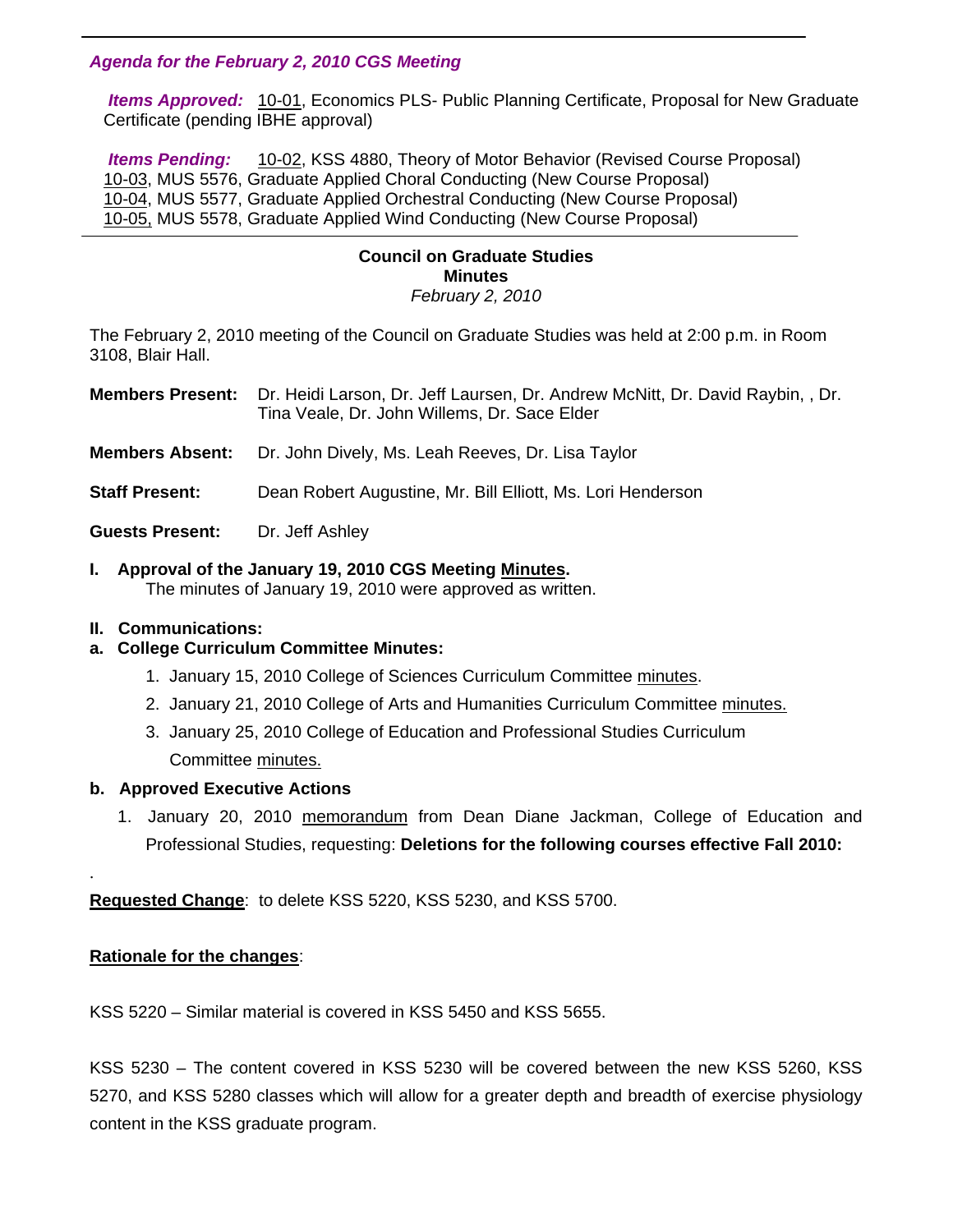KSS 5700 – Originally KSS 5700 was developed as a laboratory class for KSS 5230. Some of the material covered in KSS 5700 is currently covered in KSS 4440 and KSS 4450. With the advancement in exercise science laboratory equipment, less time is needed to conduct exercise tests and measurements. Therefore, an entire class such as KSS 5700 is not needed to cover current testing procedures which will now be distributed among KSS 5260, KSS 5270, and KSS 5280.

## **III. Items Added to the Agenda:**

- 1. [10-02, K](http://www.eiu.edu/~eiucgs/currentagendaitems/agenda10-02.pdf)SS 4880, Theory of Motor Behavior (Revised Course Proposal)
- 2. [10-03,](http://www.eiu.edu/~eiucgs/currentagendaitems/agenda10-03.pdf) MUS 5576, Graduate Applied Choral Conducting (New Course Proposal)
- 3. [10-04, M](http://www.eiu.edu/~eiucgs/currentagendaitems/agenda10-04.pdf)US 5577, Graduate Applied Orchestral Conducting (New Course Proposal)
- 4. [10-05, M](http://www.eiu.edu/~eiucgs/currentagendaitems/agenda10-05.pdf)US 5578, Graduate Applied Wind Conducting (New Course Proposal) *Dr. John Willems motioned, Dr. Heidi Larson seconded. Approved unanimously to add these items to the agenda*

## **IV. Items Acted Upon**

1. [10-01, P](http://www.eiu.edu/~eiucgs/currentagendaitems/agenda10-01.pdf)LS- Public Planning Certificate, Proposal for New Graduate Certificate Program *Dr. Jeff Ashley presented. Members voted to approve the proposal effective Spring 2011; pending IBHE approval.*

# **V. Items Pending**

None

## **VI. Other Items**

None

## **VII. Committee Reports:**

- 1. Textbook Rental- David Raybin Nothing to report, no notice of next meeting
- 2. ATAC- Tina Veale meeting this week
- 3. Honorary Degree- John Dively
- 4. TEAM Grants Council- Leah Reeves
- 5. GSAC- Tina Veale
- Reviewing health insurance options, working to prepare backpacks for foster children
- 6. CASL- Lisa Taylor
- 7. Enrollment Management- Dean Augustine Effective growth in degree-seeking programs over past ten years

## **VII. Dean's Report:**

 Good turn-out for the annual spring seminar- participants received valuable information on managing mental health issues, informative booklet handed out on the topic. Philanthropy efforts are going well.

Need to be thinking about faculty nominations for CGS.